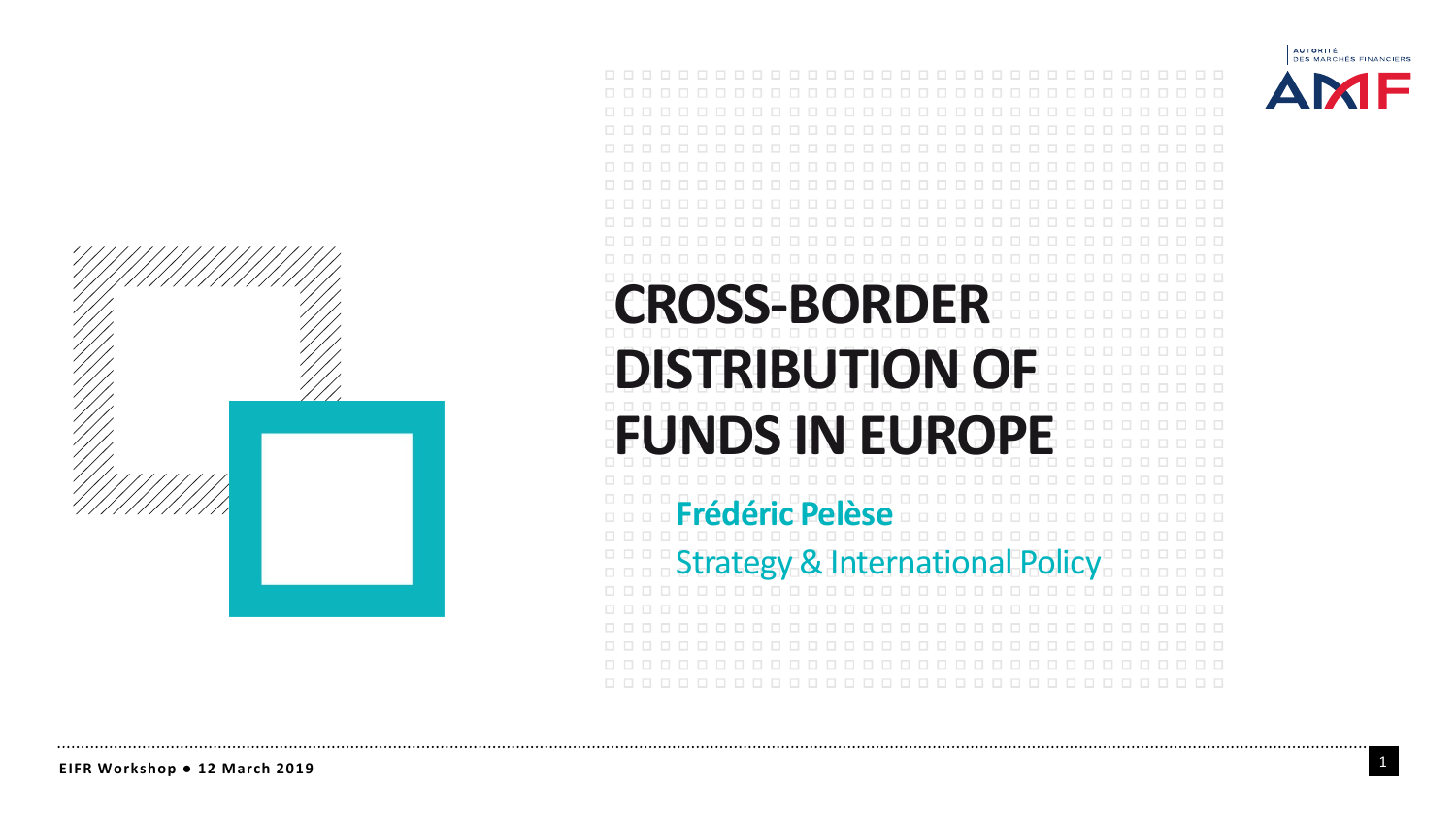# **1 - Rationale and timeline of the legislative initiative**



## **A legislative proposal inspired by CMU, anticipating the forthcoming review of AIFMD**

- $\overline{a}$  Despite harmonisation brought about by UCITS and AIFMD, there remains barriers hampering managers' ability to benefit from the internal market
- Objective simplify the cross-border distribution of UCITS and AIFs by removing certain identified barriers

## **A legislative proposal consisting of a Directive (D) and a Regulation (R) negociated within a year**

| $\triangleright$ Proposal for a Regulation and a Directive published: | <b>12 March 2018</b> |
|-----------------------------------------------------------------------|----------------------|
| $\overline{\phantom{a}}$ Council general approach reached:            | <b>20 June 2018</b>  |
| <b>7</b> ECON vote on Rapporteur's report (Wolf Klinz, ALDE):         | 3 December 2018      |
| $\overline{z}$ Trilogues concluded                                    | 27 February 2019     |

Nextsteps: EP Plenary vote (**16 April 2019**), lawyers-linguistsreview, publication at OJ (summer 2019)

**Application**: 2 years after entry into force (**summer 2021**)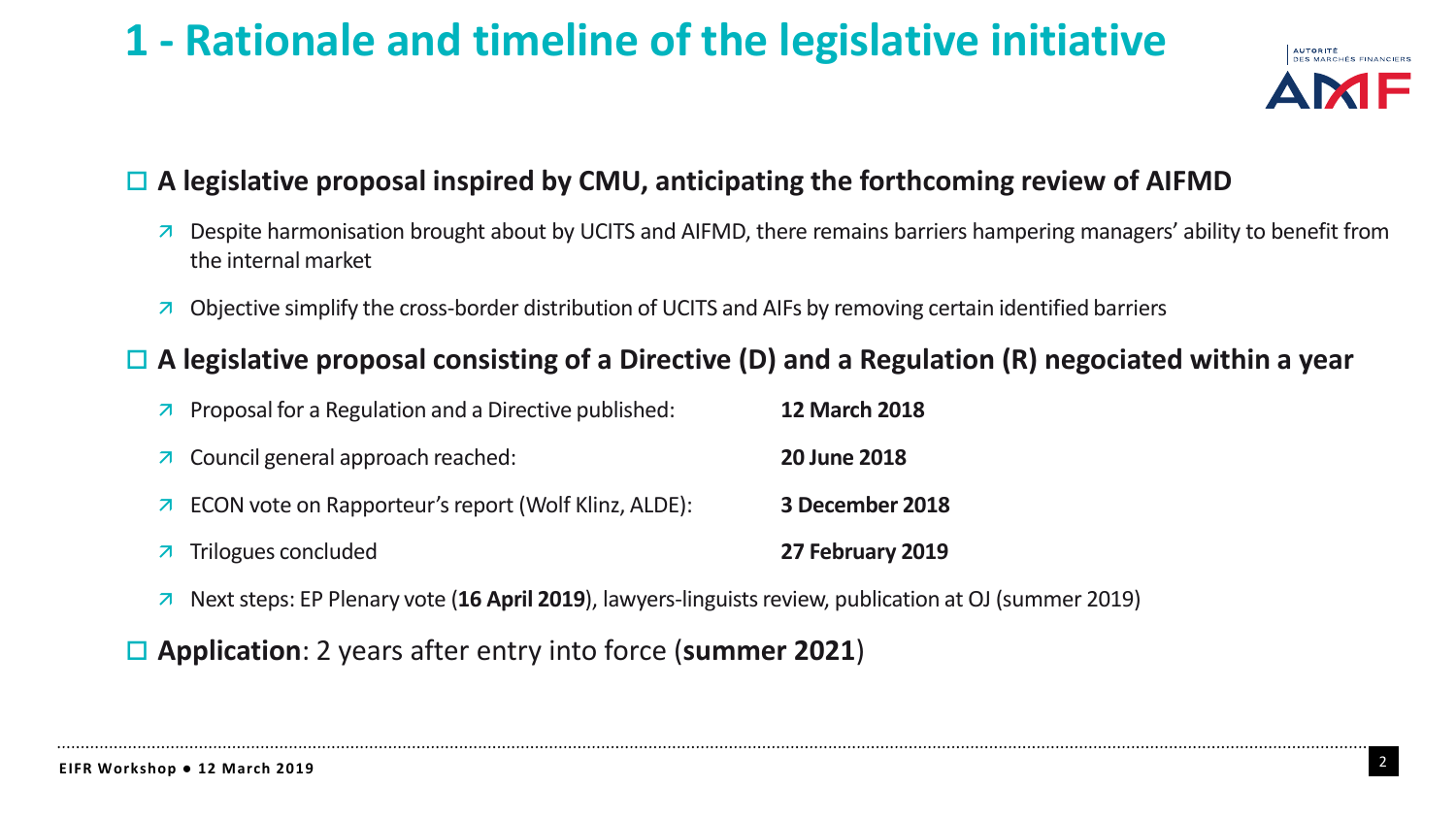# **2 - Marketing communications (R)**



### **General requirement for asset managers to ensure that marketing communications**

- $\overline{a}$  are fair, clear and not misleading, and identifiable as such
- $\overline{a}$  do not contradict or diminish the significance of information contained in the prospectus or the KIID
- $\overline{a}$  describe risks and rewards in an equally prominent manner

### **Verification of marketing communication by NCAs**

- $\overline{a}$  prior notification of marketing communications to the home & host NCAs for ex-ante verification of compliance with the general requirement above and with national provisions concerning marketing requirements
- $\overline{a}$  prior notification of marketing communications not a precondition for marketing and separate from passport notification
- NCAs free to decide how to handle verification, if at all (ex ante, ex post, systematic verification, risk-based, sample-based…). Requests for amendments to be made by NCAs within 10 working days of notification

### **Transparency of applicable national provisions on marketing communications on NCAs' websites and on ESMA's central database**

**ESMA to report every 2 years to Commission and co-legislators on national marketing requirements**

 **Welcome harmonisation of principles for marketing communications. Verification role of NCAs (incl. host) clearly acknowledged by EU law. Flexibility to accommodate different supervisory approaches**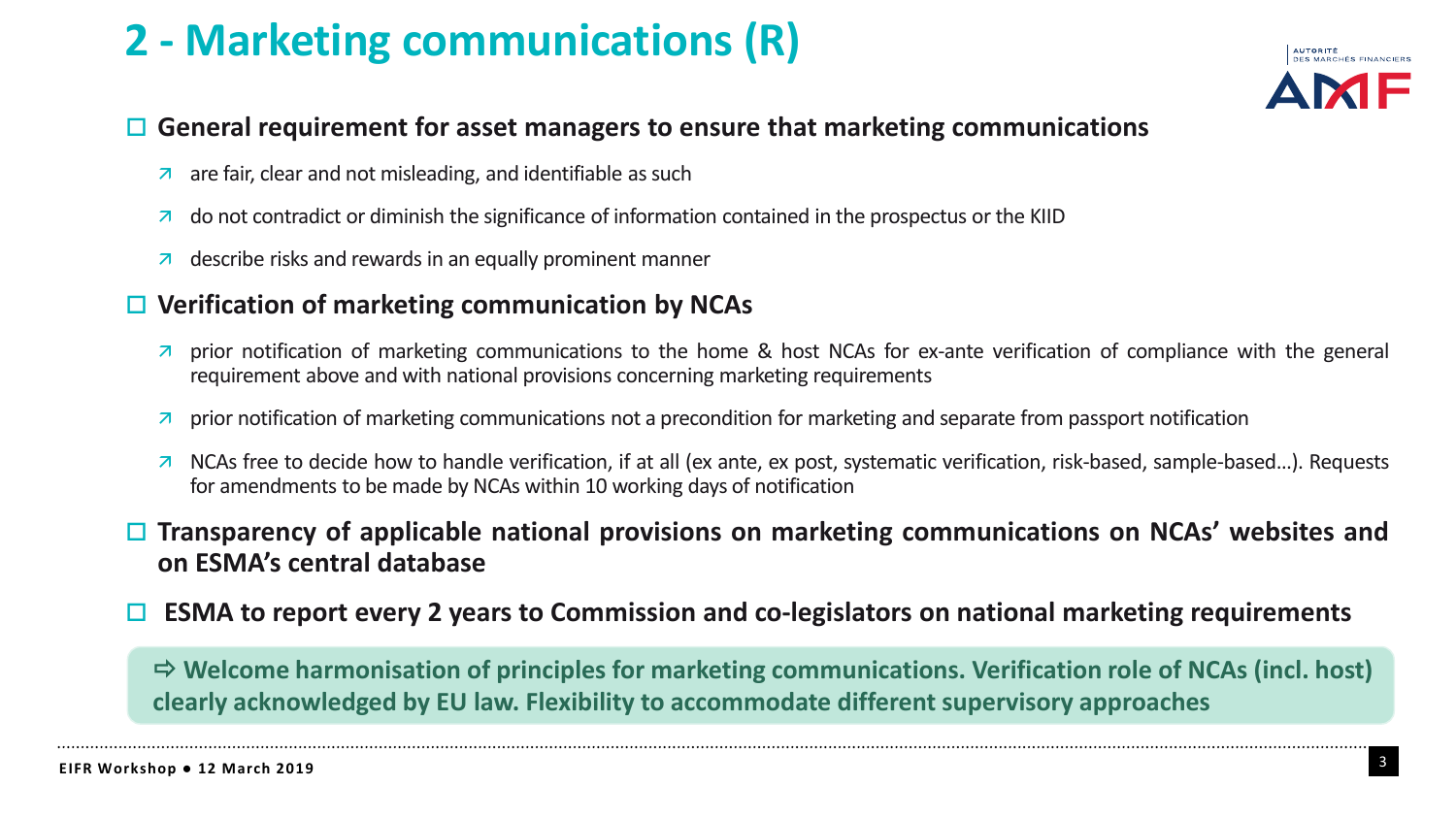# **3 – NCAs' fees & charges, ESMA central database (R)**



## **Common principles for fees and charges levied by NCAs**

- $\overline{a}$  must be consistent with the overall cost relating to the performance of the functions of the NCA
- $\overline{\phantom{a}}$  clear legal basis for invoicing of funds under marketing enabling NCA to recover fees and charges

## **Transparency of fees and charges**

- up to date information on fees/ charges and their calculation methodologies on NCAs' websites and ESMA's website
- 2.5 years after entry into force: public interactive tool to be offered by ESMA enabling indicative calculation of fees/charges
- **ESMA central data base of all AIFs and UCITS marketed across borders in the EU (2,5 years after entry into force)**
- **ESMA notification portal for NCAs to upload passport notifications. Review clause to examine whether portal could serve as hub for all transfers of documents between NCAs**

 **A missed opportunity to establish ESMA as a central hub for the processing of fund passports (notification portal)**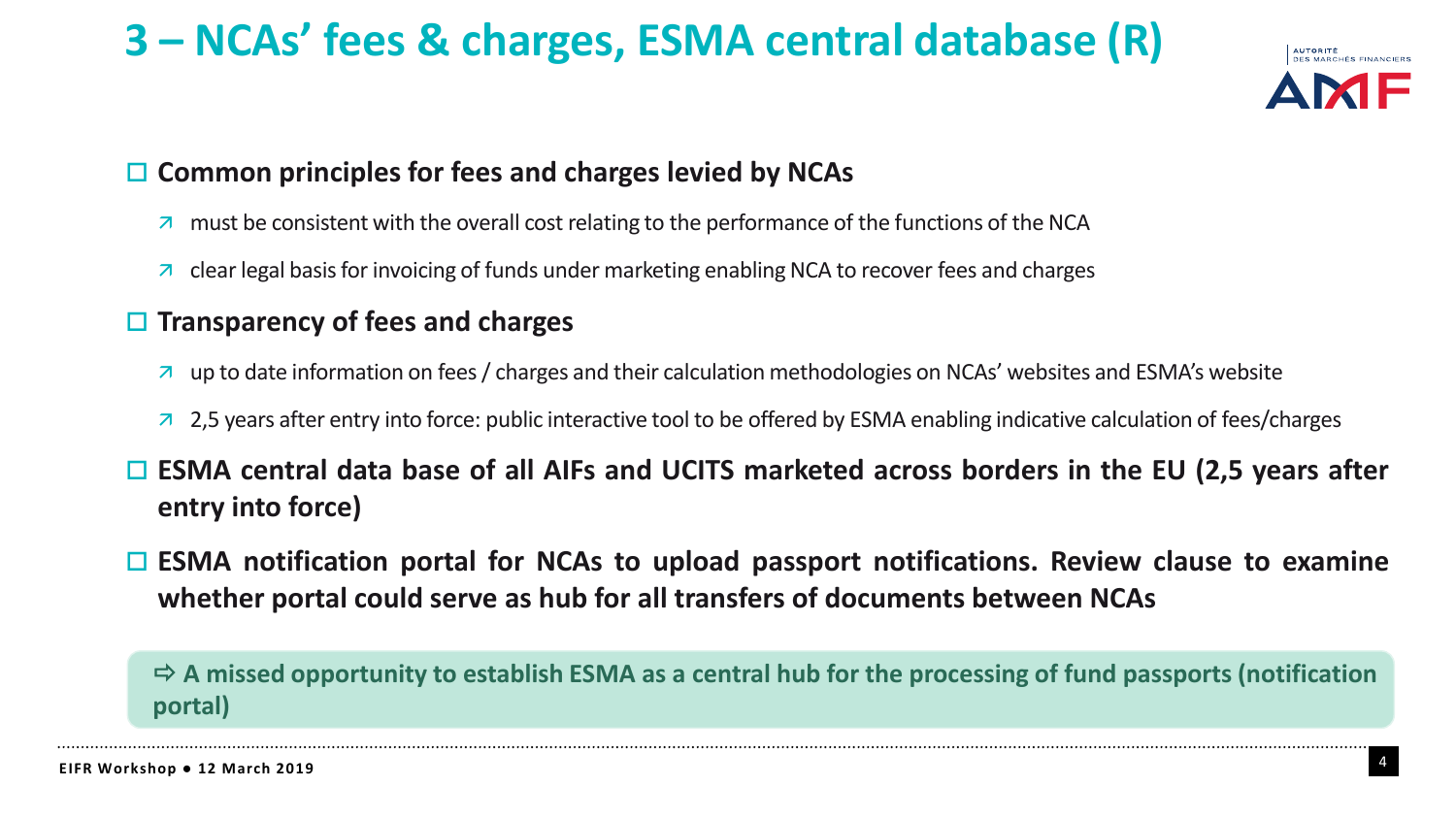## **4 - Pre-marketing (D & R)**



### $\Box$  New concept of 'pre-marketing' to professional investors introduced under AIFMD (+ EuSEF and EuVECA Regulations)

- For an AIF which is **not yet established**: provision of information / communication, direct or indirect, on investmentstrategies or investment ideas to potential EU professional investors to test their interest
- For an AIF which is **already established**, but not yet notified for marketing in a MS: provision of information / communication on that AIF in that MS
- $\overline{\phantom{a}}$  In both cases : it shall not amount to an offer or a placement
- $\Box$  No provision of subscription form or prospectus / offering documents in final form is allowed during pre-marketing
	- $\overline{a}$  draft documents permitted (red herrings) but they should not contain sufficient information for investors to take investment decision + warnings
- **Informal notification to be provided to Home NCA (which then informs host NCAs) by AIFM with relevant information on pre-marketing (in which MS, period of time, which strategies, which funds)**

#### **Anti-circumvention clauses**

- A Acquisition of units following pre-marketing only if fund duly notified for marketing to Home and/or host NCAs pursuant to Art. 31 or 32 AIFMD
- **Reverse sollicitation prohibited during 18 months following start of pre-marketing**
- **Clarification of status of third-parties who may engage in pre-marketing on behalf of AIFM (regulated entities)**
- Review clause: 4 years after entry into force, COM to present a report on the extension of 'pre-marketing' to UCITS

 **Welcome addition in the AIFM world. Should have been extended to UCITS. Pre-marketing allowed in France for UCITS (no harmonisation for another 4 years at least). Anti-circumvention clauses welcome**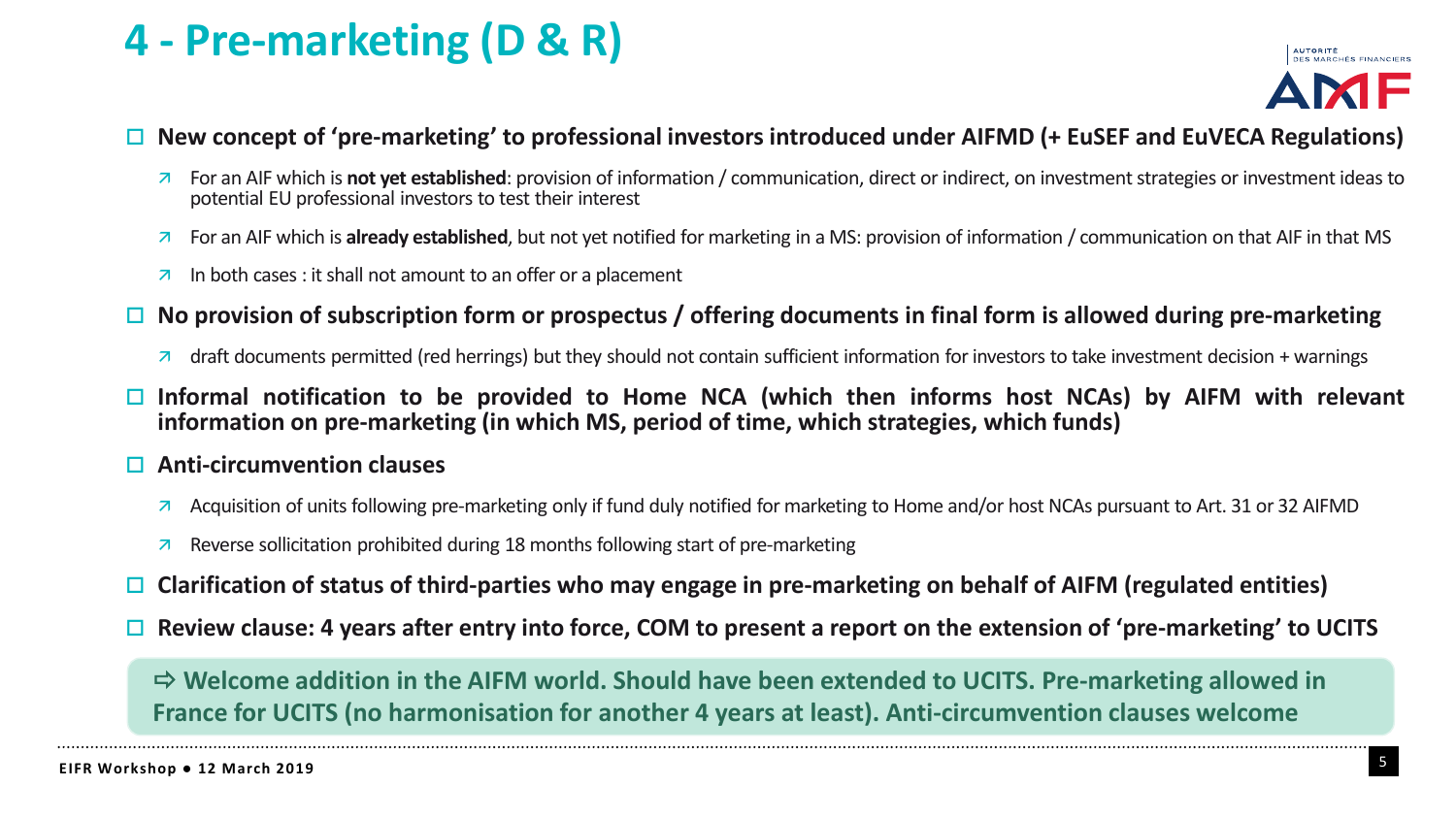# **5 - Denotification of funds (D)**



## **Fund de-notification (UCITS or AIF) of arrangements made for marketing as regards fund units in a host Member State subject to preconditions:**

- $\overline{a}$  Make blanket repurchase offer free of charge for at least 30 days to all investors in host Member State whose identity is known
- Make public intention to terminate arrangements made for marketing unitsin host Member State
- $\overline{z}$  Terminate all contractual arrangements with financial intermediaries or delegates in host Member State
- **Notification letter from the UCITS fund / the AIFM to its Home NCA who then transmits it within 15 days to host NCA and ESMA**
- **Investors who remain invested in the de-notified fund continue to receive periodic reports and KIID**

### **Specific provisions for AIFs**

- no blanket offer in case of closed-ended AIFs or ELTIF
- 3-year freezing period: prohibition to engage in pre-marketing in the host MS where AIF was de-notified (same fund or similar investment strategies / ideas)

### **Unclear whether de-notification will be used at all in practice ? Welcome adaptations for AIFs**